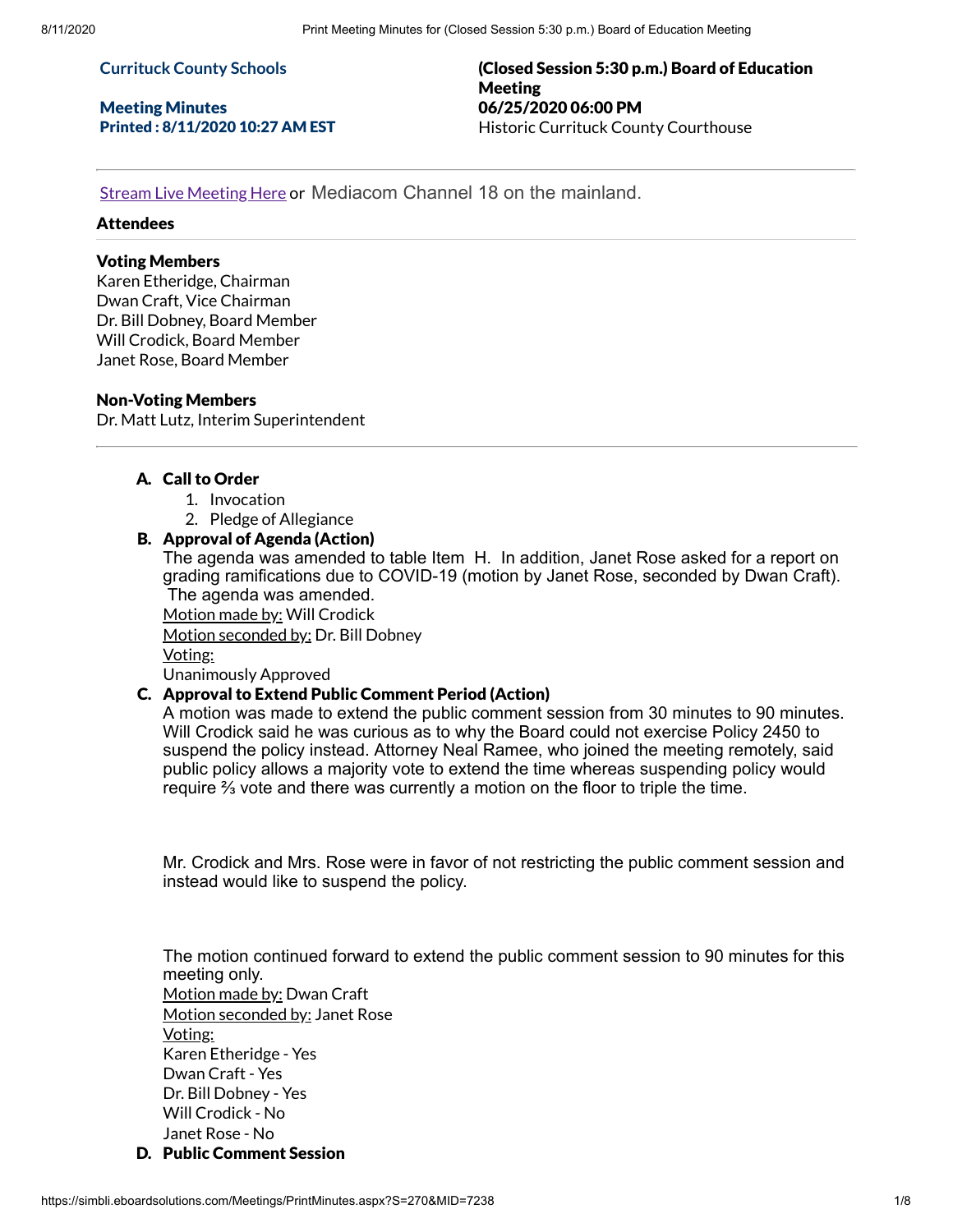8/11/2020 Print Meeting Minutes for (Closed Session 5:30 p.m.) Board of Education Meeting

Karen Etheridge briefed the public on guidelines for the Public Comment Session which included a 3 minute time limit for each person speaking. She was aware that the majority of the speaker were regarding the nonrenewal of Dr. Brian Matney, CCHS Principal. Chairman Etheridge caution the speakers who were employees to be careful not to include any information considered to be personnel information. She went on to say the Board will follow personnel laws and be respectful of privacy regarding public questions: however, the Board reached their decision following an 5-hour hearing. Both sides were represented by attorneys and each presented witness. Following a lengthy deliberation, the Board made the decision to uphold the Superintendent's decision for nonrenewal.

The following student, staff member and parents spoke during the Public Comment Session:

Sidney MacDonald, Senior, spoke about Dr. Matney's positive attitude towards students and the success she had while attending CCHS while under his direction.

Anita Rubino, representing the districts art teachers, asked the Board to considered naming the CCMS auditorium after Buddy White, CCHS Drama Teacher. Tiffany Arbogast explained how Mr. White was an inspiration to her, the staff and students. She provided information on Mr. White's 28 year career at Currituck County Schools. Mary Elyesse Santa said Mr. White directed 43 shows during his time with the district and impacted so many lives. The Board will take action on the request at the August 6 meeting.

Dana Parker, CCS Behavior Liaison, said the former superintendent's personnel investigation on Dr. Matney was narrowly conducted while the focus should had been on the pandemic. She said the Board had an opportunity to renew Dr. Matney and offer a one-year contract. This would allow him time to address any issues.

Mark Wootton, CCHS automotive teacher for 24 years, supported the Board's decision not renew Dr. Matney. He said he believes that all students deserve an opportunity no matter of their grade point average. Dr. Matney never observed his class. Mr. Wootton assumed it was because the class did not have AP students enrolled.

Kimberly Mawhiney, CCHS AP chemistry teacher for 15 years, said Dr. Matney visited her class not just during AP classed but during regular science classes. She added that teachers will complain no matter what, but she appreciated Dr. Matney's humility and integrity. She said she respected the Board but does not agree with their decision for nonrenewal.

Kilani Richardson, CCHS student, spoke about fear and not speaking up. Dr. Matney brought a community together and sought accreditation. She spoke on the benefits of accreditation. She said the county only cares about money.

Jessica Richardson who has served in the schools. Ms. Richardson said she represents the staff who fear retaliation if they speak out. In the past two years Dr. Matney increased staff satisfaction. She added that the turnover rate in the district is appalling,CCHS is not accredited and Board members will be voted out.

Jessie Reardon, former CCHS student, spoke on Dr. Matney's support of the band program, athletics and academics at all levels. She said Dr. Matney routinely calls individual students to congratulate them on their successes. His door is always open. Dr. Matney's calmness during a family illness was gratefully appreciated and she asked that the revolving door be closed.

Zachary Dearman, CCHS teacher, said he has not been a teacher very long and has other jobs. He came to Currituck running but in the past few years he started questioning his career. Then he started to feel like home under Dr. Matney's leadership. Now again he has started to question if he can continue to work in a system that has treated a man like Dr. Matney.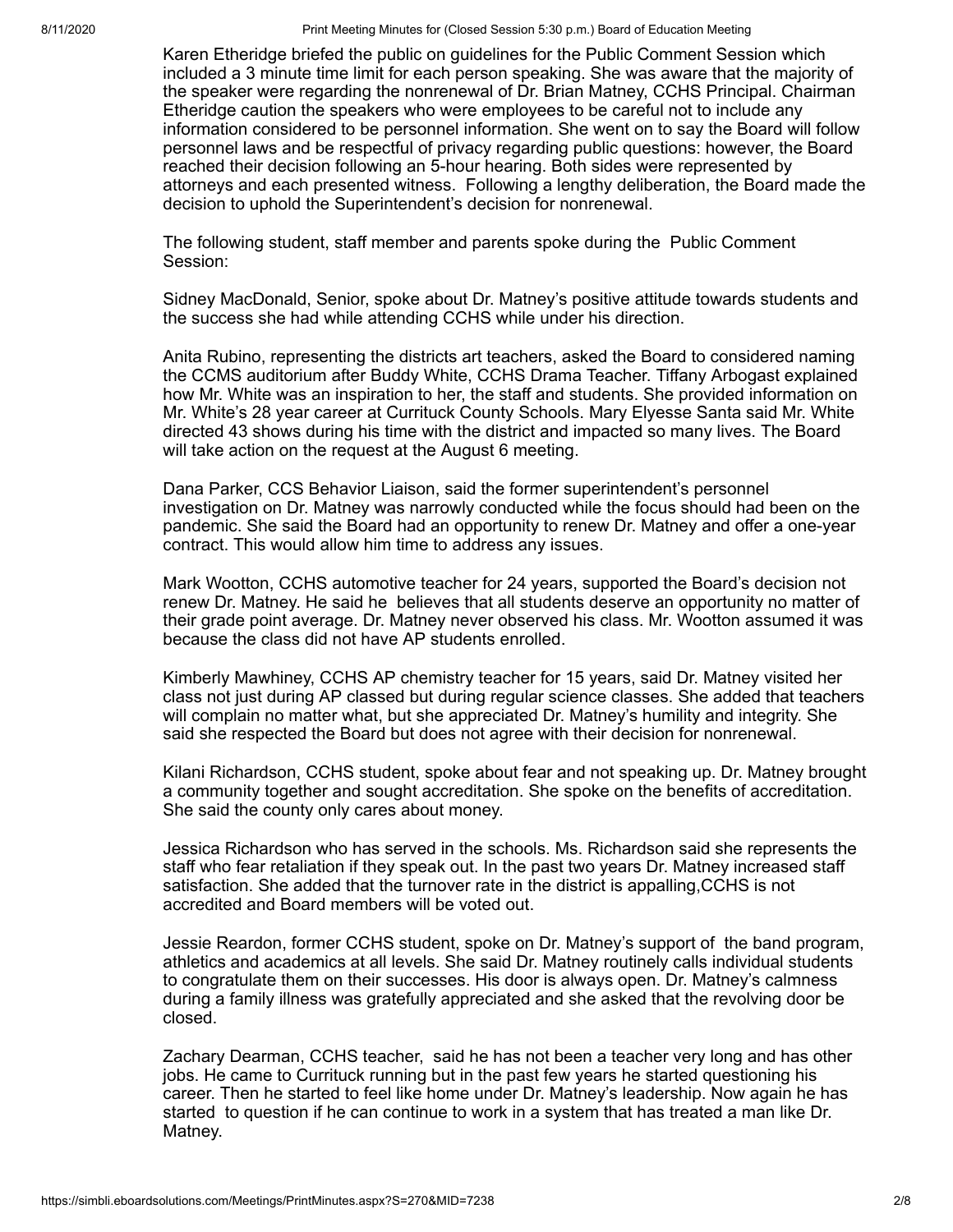Mary Susman, CCHS parent, said the Board was failed by the superintendent for making a significate personnel fail and then announced his resignation from the district. Under Dr. Matney leadership CCHS has improved test scores. He has high expectations and knows what students are capable of. She added that now is not the time to disrupt the leadership at CCHS. She asked for fairness and consistency. Ms. Susman respectfully asked the BOE to reconsider their decision of nonrenewal.

Jamison Martine, CCHS student, expressed his support for Dr. Matney. He said he has had multiple principals over the past few years. Dr. Matney is always visible and greets everyone at the door in the mornings. He personally congratulates students individually and provides a safe environment. Dr. Matney worked to improve the advancement at CCHS, pursued accreditation and provided scholarship assistance to students.

Robert Griffin, Chair of CCHS Math Dept., said Dr. Matney sees great potential at CCHS. He supports students and provides the resources. Also as part of the SIP team, Mr. Griffin said Dr. Matney encourages leadership which will continue to make the SIP team strong. As a parent, he is never been worried about the safety of his child at CCHS. He even offered that over 23 years and 9 principals, Dr. Matney is as strong as of a principal as ever.

Anita Rubion, teacher and parent, said she felt she needed to make a stand for being right. She is a 19 year veteran and knows Dr. Matney is right for CCHS. She has the best interest for all students and has a diverse population which Dr. Matney supports. He took the helm and took the lead to increase the education of the students. He is a supporter of the AP Capstone program and values teachers and students. They are encouraged to bring input to the table. As a parent she wants her daughters and son to benefit from this event and while seeking the truth. She asked for the Board to give Dr. Matney a one year extension.

Kobe Cisneros, 2020 CCHS graduate, thanked the Board for allowing the graduation ceremony during the pandemic. As a student he believes the nonrenewal of Dr. Matney should be reconsidered. He added that never did he feel unsafe at the school and Dr. Matney greeted the students at the door.

Destiny Moyers, CCHS student, said that Dr. Matney greeted the students at the door each morning . During switching classes Dr. Matney speaks to the students throughout the day. He is visible and makes students feel at home. He attends athletic events. Dr. Matney truly cares and teaches each student the same. She asked the Board to reconsider.

Rebecca Benton has served at CCHS for one year. She heard that Dr. Matney focused only on AP students, as an EC teacher she stated this was not true. Dr. Matney is a hands on leader. He asked for input and trust his employees. He also conducts his own thorough work as required. Dr. Matney is an excellent leader.

Mia Baker-Spruill, CCHS student, said Dr. Matney is the only principal that gets her name correct, She was contemplating dropping out of school but Dr. Matney made a difference. She faced racial issues in the past but Dr. Matney faced the issues too. She spoke about the AP Capstone program and the benefits. Dr. Matney also brought an English program to help students achieve scholarships. She asked the Board for their reconsideration.

Will Crodick spoke as a parent. He said since 2010 and 2012 when a few Board members were elected, the district has seen four superintendents, six CCHS principals, 14 CCHS assistant principals and 31 principals turnover all the while student performance went down. Almost 10 years later CCHS district is still no accredited. He said the HR Director, employed in the district for 34 years and served as Director for 18 years, said that no one has ever appealed during her tenure. He wondered if that only meant that everyone just succumbs to the tactics. He said the district is in the top ten in the state for turnover. Mr. Crodick said Mr. Robert Griffin obtain 39 signatures supporting Dr. Matney in one day. He then moved to read an excerpt from the confidentiality agreement and how it limited staff who are being investigated from discussion their personal situation. He asked the Board to stop the hurting and keep the king of the castle. Chairman Etheridge asked Mr. Crodick how long he had been on the Board. Mr. Crodick replied - four years.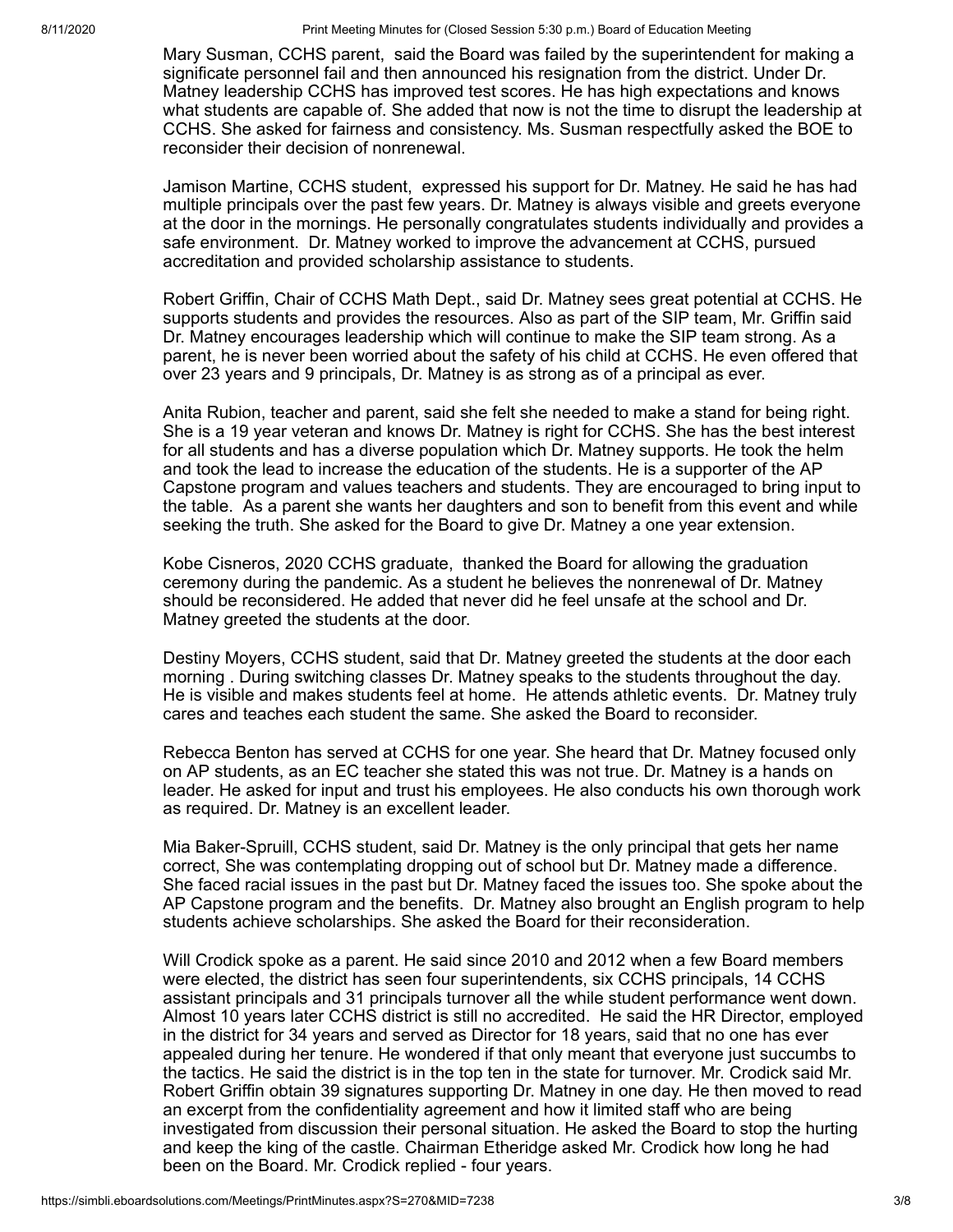Carley Martinette said as a student she wa being bullied but Dr. Matney went out of his way to addresses the problem. She said the Board has made the wrong decision in the nonrenewal of Dr. Matney.

Amy Morgan, life resident, teacher and parent, told the Board she had a long history in Currituck as her parents has also been teachers. She contributed her education to many of the Board members currently serving. She asked the Board to offer Dr. Matney a one year contract because these unprecedented times require strong leadership. She would understand Dr. Matney's nonrenewal if it were due to unethical behavior or not preforming his duties. She asked the Board to correct the wrong of the former superintendent.

Mike Hall said he understands the Board has a tough job because he served as a Commissioner and on the executive board and board of trustees at COA. The college has also gone through leadership changes with three presidents in six years. Mr. Hall said at a previous County meeting, a new school site was given a grade E for traffic concerns on Survey Road. He said this was appalling and one step away from failure because over 8,000 travel the road. DOT may put up no left turn signs and they will not put a light at the north end which is dangerous. Based on his past law enforcement and traffic analyst experience, he would not approve the site. He also mentioned combining elementary and middle school students. The traffic situation would mirror the situation at Moyock Elementary before the road pattern was changed. Mr. Hall went on to speak about the over crowding at MES, he said portable classrooms were not the answer because of support service are still over. He asked that the Board find another school site and confirm the exact capacity of MES. When sitting as a Commissioner he heard several reports on various school capacities and asked the Board to quit the changing the numbers.

Mr. Crodick asked about the information of the traffic pattern of the proposed shool site. Chairman Etheridge said it was presented during the previous commissioner's meeting.

Kathy Jo Harris, parent, spoke about the numerous principals she had as a student at CCHS. She does not want the same unstableness at CCHS for her children. She read the named of 53 CCHS staff members in support of keeping Dr. Matney as principal.

Paul Beaumont, Commissioner,parent and coach, said he was probably the most visible commissioner at CCHS. He has had the opportunity to speak with teachers, parents and students and never encountered anyone who said a negative statement about Dr. Matney. Mr. Beaumont said he was impressed with the way Dr. Matney interacted with students including his own daughter. He understands the difficulty of serving on the Board. He had six children attend CCHS and takes a personal interest in the school. Mr. Beaumont said his past practice has been to sit down and have discussions with principals - which he enjoyed. The past meeting included Superintendent Stefanik and the conversation was zero because Mr. Stefanik wanted to control the interaction. As a Commissioner, Mr. Beaumont said he very unimpressed with the level of investment of the past superintendent. Mr. Stefanik's inability to answer followup questions was significant. He has zero faith in the adequate analysis of the investigation or the fairness that was provided to Dr. Matney. He added that in the roll of leader of a team and wanting someone to do better, Dr. Matney should have been notified before April their were issues with his performance. He asked the Board to provide Dr. Matney with another year because he was worth it.

Will Crodick made a motion to renew Dr. Matney's contract. Attorney Ramee said the item was not on the agenda for action and the agenda would need to be amended. Mr. Crodick made a motion to amend the agenda to to make a motion to renew Dr. Matney's contract. Attorney Ramee said that a motion to amend the agenda would be needed before action on the Dr. Matney's contract. Janet Rose seconded the motion. Mr. Crodick asked for discussion prior to the vote. Chairman Etheridge said that she has listened to all of the concerns and to please know the decision was not taken lightly. Her decision was based on the facts at the hearing - which she could not share. Anyone who knows her personally knows that she can be trusted. She felt threatened earlier regarding her reelection The remarks are hurtful and the position is a public service position. She warned that only one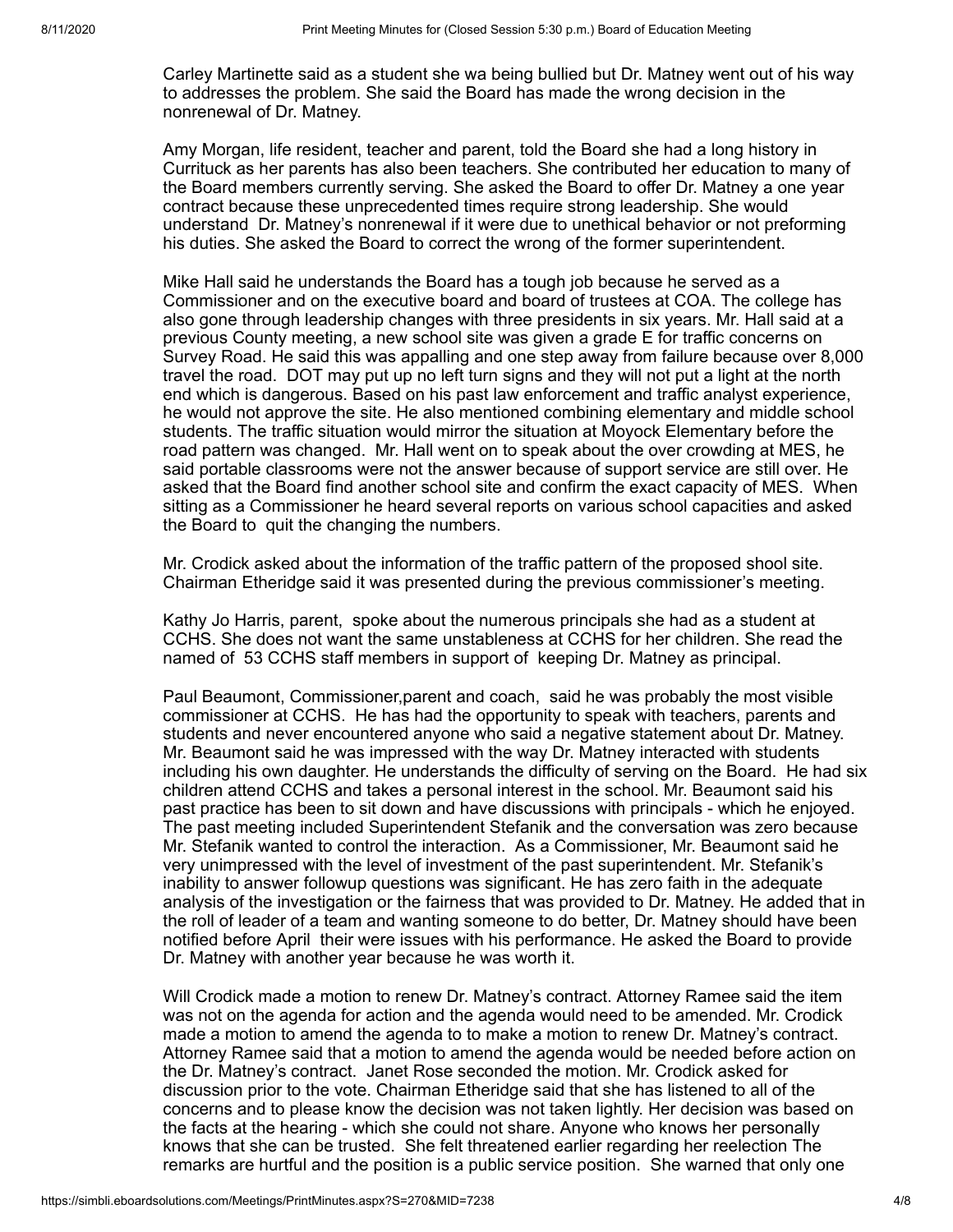8/11/2020 Print Meeting Minutes for (Closed Session 5:30 p.m.) Board of Education Meeting

side was being heard. She then read an anonymous letter from a 2006 graduate who works around the staff members and found them to be a difficult situation at CCHS. As the number of concerns about Dr. Matney's leadership grew the writer thought it was important to share them with the Board.

Mr. Crodick said he too would like to read a letter the Board received. Chairman Etheridge said that all Board members had already received the letter. Mr. Crodick ask again to address the Board. Mr. Codick said he wanted to talk about the 53 support letter and the anonymous letter that sparked the investigation. He said the letter was public information. Attorney Ramee cautioned Mr. Crodick on reading the letter because of it being as evidence. Mr. Crodick said the letter was not presented at the hearing and its public information. Both Chairman Etheridge and Attorney Ramee said the letter related to the hearing. Mr. Crodick said the anonymous letter with subjective accusations was uncorroborated. Chairman Etheridge and Attorney Ramee again said the letter was related and advised against reading it. Mr. Crodick said to charge him with the class 3 misdemeanor because he would not be muzzled. Chairman Etheridge called Mr. Cordick out of order. Mr. Crodick said instead he would talk about selective enforcement and gave various examples. He said nothing was done when the former superintendent violated state and local policy when he used staff to move his personal belongings, lived outside of the district, did not conduct the required annual evaluations on time. In addition nothing had been done when the policy on nepotism was violated. Now teachers were submitting anonymous reports on each other. Dr. Matney career and life had been ruined and the whole county is in turmoil. Chairman Etheridge called Mr. Crodick out of order. Attorney Ramee said there was a motion on floor.

Mr. Crodick asked to continue discussion. He said nepotism, friendship and corruption is real and he wished he could tell everything adding the statement to beat him with a rubber hose. Chairman Etheridge called for order and said that Mr. Crodick was grandstanding. Mr. Crodick replied that he was telling the truth and also asked what the Board was going to do about the perjury that had occurred during the hearing. Chairman Etheridge again called Mr. Crodick out of order and asked Attorney Ramee about censoring Mr. Crodick. Attorney Ramee said the Board should focus on the issue at hand and the current motion.

The motion went to vote. The motion did not carry.

Dana Parker tried to explained that she tried to protest and bring concerns respectful. She felt disrespected. A gentleman asked about Chairman Etheridge posting to Facebook. Chairman Etheridge replied that she had not posted anything.

Motion made by: Will Crodick

Motion seconded by: Janet Rose Voting: Karen Etheridge - No Dwan Craft - No Dr. Bill Dobney - No Will Crodick - Yes Janet Rose - Yes

## E. Field Trip Request:

Everyone is aware the trip may not occur due to COVID restrictions.

- 1. CCHS Wrestling Camp, St. Paris, Ohio July 12-16, 2020
- Dr. Lutz added that the trip may not take place due to COVID-19 restrictions. The situation will be monitored.

## F. Revised 2020-2021 School Calendars (Action)

Renee Dowdy, Assistant Superintendent, announced the 2020-2021 school calendar start date was currently August 17. The earlier state date was mandated by the State. The revision does include five remote learning days also mandated by the state. She warned that restrictions could again effect the calendar and cause more revisions. The calendars have the district finishing the semester before the holiday break.

Motion made by: Will Crodick

Motion seconded by: Dwan Craft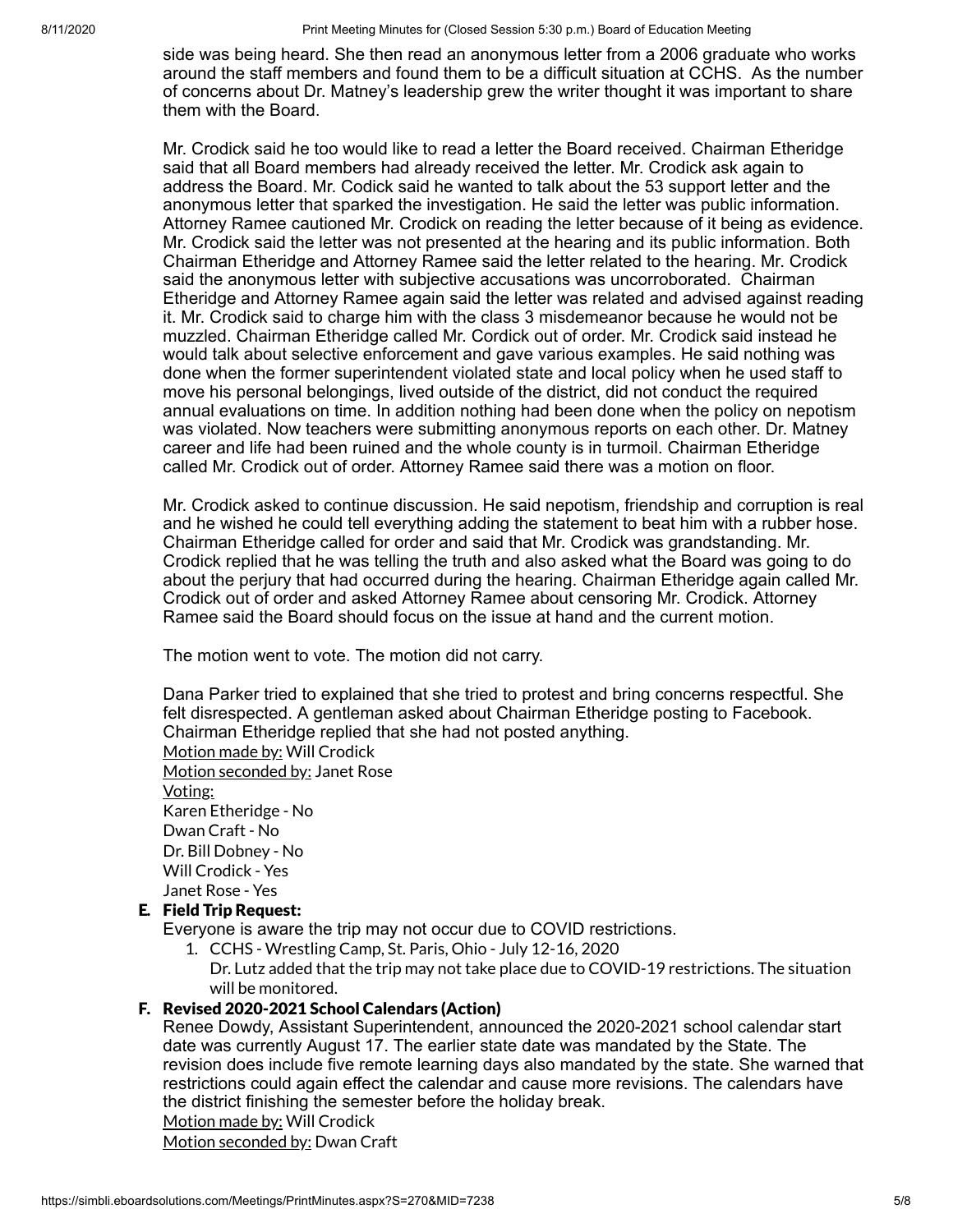Voting: Unanimously Approved

#### G. Budget Amendments June 25, 2020 (Action)

Larissa York, Finance Officer, cautioned that the budget amendment listed on the agenda may not be the final one for this fiscal year because the district is continually receiving fundsincluding CARES Act funds. The district is currently ending with a budget of \$47,726,777.

Janet Rose asked about the current status of the Fund Balance. Mrs. York said that when she interviewed for the Finance Officer position, she had asked why the Fund Balance was so low. She thought perhaps the district might be in financial trouble. She was told that the County Commissioners required a low Fund Balance. Mrs. York said the Fund Balance was between \$700,000 to \$750,000 but should be \$1.5 million to provide 3 months of operated expenses which is common practice and recommended. It was mentioned that the auditor also felt the balance was low. At this time Mrs.York believes the Fund Balance will increase slightly at the end of the fiscal year. Not all of the funds appropriated were used.

Mrs. Rose said at some point a meeting with Commissioners is need to address the district's Fund Balance.

Motion made by: Dwan Craft Motion seconded by: Dr. Bill Dobney Voting: Unanimously Approved

## H. COVID-19 & Student Grading

Janet Rose asked about grading practices due to COVID-19 and the impact of forcing schools to close early. Mrs. Rose was disappointed that seniors were not given a choice and were given the PC 19 as a grade. She was perplexed to learn that College of The Albemarle recorded A but when the grade reached the high school it was recorded as a PC 19. Even though the State Board of Education said grades could not drop, GPA's did go down for some students. Renee Dowdy, Assistant Superintendent, said she too was concerned that first semester courses and AP year long courses were treated differently. She explained that the state said the year long AP courses would be split. Normally the grade is only recorded at the end of the year. She went on to explained the student only received 2.5 quality points because it was half course for half the year. Mrs. Dowdy explained that all transcript grades for seniors were PC 19 or WC 19 but will be recorded as A on the college side. Mrs. Rose said she also received concerns from middle school parents who's children had got straight A's but also received PC 19. Mrs. Rose expressed her concern with mandates be handled down form the state and just accepted.

Mrs. Rose went on to asked for a motion to address the PC 19 issue. Attorney Ramee intervened and said the agenda had not been amended to take action on the issue. It is best for the Board to place action items on the agenda before the meetings or amend the agenda to ask for action at the start of the meetings. Therefore, instead Mrs. Rose asked that Administration contact the State to have the grading issue changed in the event this type of thing should occur again. Other Boards have contacted their elected officials to change things are not right for students. Mrs. Dowdy said the issue had gone before the State BOE but decided against acting on the issue. Mrs. Dowdy said that some students received a WC19 if there were concerns with their performance. Mr. Crodick agreed and expressed his concerns with the PC 19 grade and it was disappointing for kids who were high achievers but also gave a fake sense of accomplishment for the non-achievers.

#### I. Include Mobile Units in School Capacity (Action) This item was tabled.

J. Consent Agenda (Action)

Item #5 Capital Outlay Budget was pulled out from the Consent Agenda for discussion.

Will Crodick asked to have the \$32,000 middle school wrestling mats added back into the Capital Outlay Budget. Dwan Craft said that issue was brought up at recent meeting and possible it could be revisited later in the year. Dr. Dobney asked Mrs. York, Finance Officer, for the balance of the Capital Outlay. Mrs. York replied the balance was approximately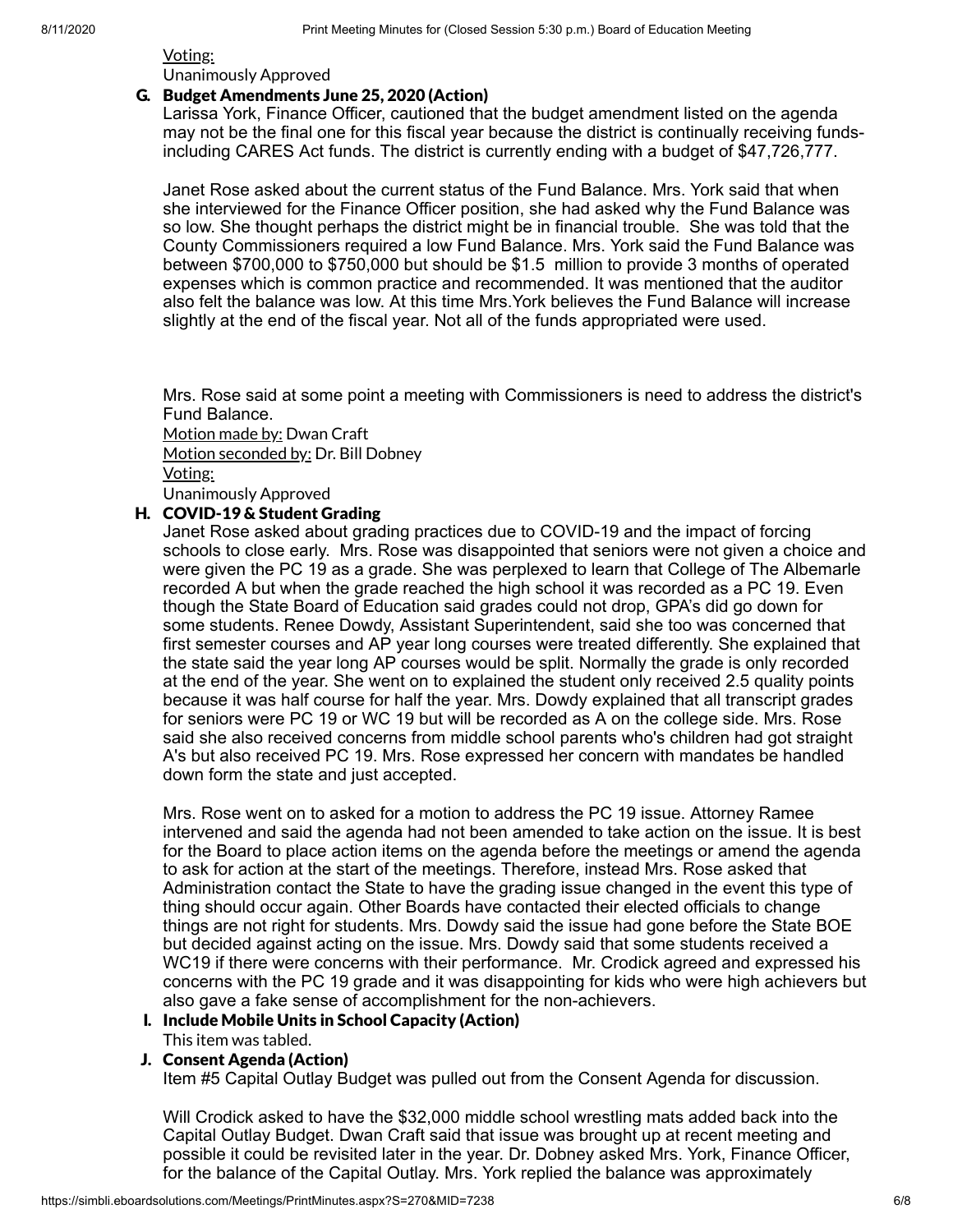\$644,000. Dr. Dobney asked that the funds be taken from the Capital Outlay to purchase the mats.

Mr. Crodick asked that within the \$50,000 purchase of playground equipment at CES, some equipment is also purchased to service handicap students.

Dr. Dobney asked that Administration also look into federal grants available to purchase special needs playground equipment.

Motion made by: Dwan Craft

Motion seconded by: Karen Etheridge

## Voting:

Unanimously Approved

- 1. Personnel Report Dated June 25, 2020
	- a. Leave Report Confidential
- 2. Banking Reconciliation
- 3. Contracts:
	- a. Trinity 3 Technology Chromebook Purchases with HB1043 & Federal CARES Act Funding
	- b. Exceptional Children Service Contracts
		- i. Faison Center
		- ii. Plan Bee
		- iii. Outer Banks Therapy
		- iv. Invision Services
	- c. 2020-2021 Propety Renewal Insurance
	- d. Liability & Workers' Compensation Insurance Policy
- 4. School Nutrition Food Bids for 2020-2021
- 5. Revised Capital Outaly Budget 20-21
- 6. Payroll Calendars for 2020-2021
- 7. May 7, 2020 Board Meeting Minutes
- 8. May 7, 2020 Closed Session Minutes
- 9. May 29, 2020 Board Meeting Minutes
- 10. May 29, 2020 Closed Session Minutes
- 11. June 5, 2020 Board Meeting Minutes
- 12. June 5, 2020 Closed Session Minutes
- 13. June 10, 2020 Board Meeting Minutes
- 14. June 10, 2020 Closed Session Minutes

## K. Information Items

1. Superintendent Search

Chairman Etheridge reported that the district had received numerous superintendent applications. The timeline for selection and hiring has been updated and will be sent out to Board Members.

## L. Board Member and Superintendent Comments

Mr. Crodick said he was sad how Dr. Matney and others have been treated and questioned the practice of initiating an investigation based on an anonymous complaint.

Mrs. Rose she was proud of the class of 2020 and glad they had a graduation ceremony. She thanked School Nutrition workers for providing food during the school closure. She asked about the new green house construction. Mr. Mullins said demolition of the old greenhouse will be completed soon and new one will be ready. She announced the CCHS FFA Parliamentary Procedure team would be advancing and thanked all of those that spoke during the public comment session.

Dr. Dobney thanked School Nutrition and Transportation staff.